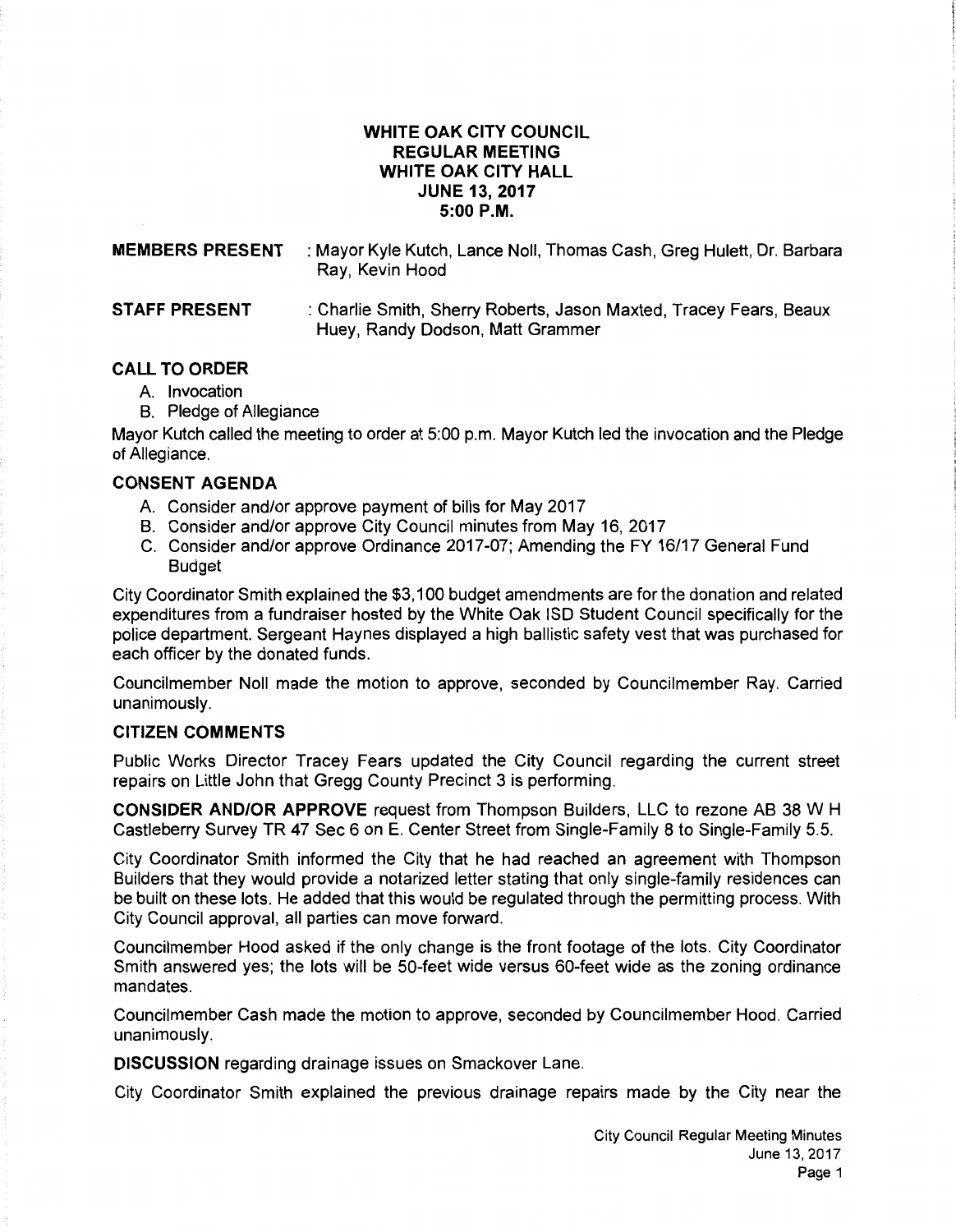property. He explained that he and Public Works Director Tracey Fears advised the owners that there would be some erosion issues. The owner asked if there was anything else the city could do to alleviate the water.

Councilmember Ray opined that the Council should have guidelines for issues as this. Mayor Pro-Tem Hulett suggested that if the drainage will harm city-owned roadway, the City should be responsible; if it is on private property and the City did not cause the issue, the homeowner should be responsible.

**CONSIDER AND/OR APPROVE** Champion EMS to remodel the emergency services building.

Mayor Kutch asked Champion Representative Brian Wilkinson to explain the renovation plans. Mr. Wilkinson explained the goal is to make the White Oak station uniform to other Champion stations by enclosing one bay to segregate the supply room from the existing station.

Council member Cash reiterated that they are altering only the inside of the building. Mr. Wilkinson confirmed and added that he would present sketches of the project to the Council before construction begins. City Coordinator Smith added that Champion will also replace the cabinets, stove, and restroom features. All renovation expenses will be Champion's financial responsibility.

Mayor Pro-Tem Hulett made the motion to approve, seconded by Councilmember Cash. Carried unanimously.

**CONSIDER AND/OR APPROVE** Resolution 2017-08; Delegating authority to the City Coordinator to negotiate, execute, and bind the city with respect to certain contracts.

City Coordinator Smith explained the auditors suggested this during the last City Council meeting to meet House Bill 1295 guidelines. Delegating authority to the city coordinator for contracts \$50,000 and under will help limit the online procedural steps created by HB 1295 relating to conflict of interest laws. Contracts exceeding \$50,000 require a bidding process and Council approval.

Councilmember Noll made the motion to approve, seconded by Councilmember Ray. Carried unanimously.

**CONSIDER AND/OR APPROVE** White Oak EDC Applications for Assistance from:

A. Casey Wightman  $- A 8 H$  Tannery

City Coordinator Smith explained that Mr. Wightman requested a \$12,000 grant incentive for needed equipment. The White Oak EDC offered Mr. Wightman a \$6,000 grant. Carried 4-1 with Mayor Pro-Tem Hulett opposed.

B. Adam Spencer - Spencer Orthodontics

Mayor Kutch asked Dr. Spencer to explain his project. Dr. Spencer will soon close on a piece of property where the old barber shop was on the corner of White Oak Road and Center Street. He plans to build a commercial strip which will house a satellite location for his orthodontist clinic and several other commercial lease spaces. City Coordinator Smith informed the Council that the White Oak EDC approved a \$100,000 grant for this project.

Motion to approve made by Councilmember Hood, Hulett. Carried unanimously.

# **ADJOURNMENT**

Motion to adjourn at 5:29 p.m. made by Councilmember Noll, seconded by Councilmember Hood. Carried unanimously.